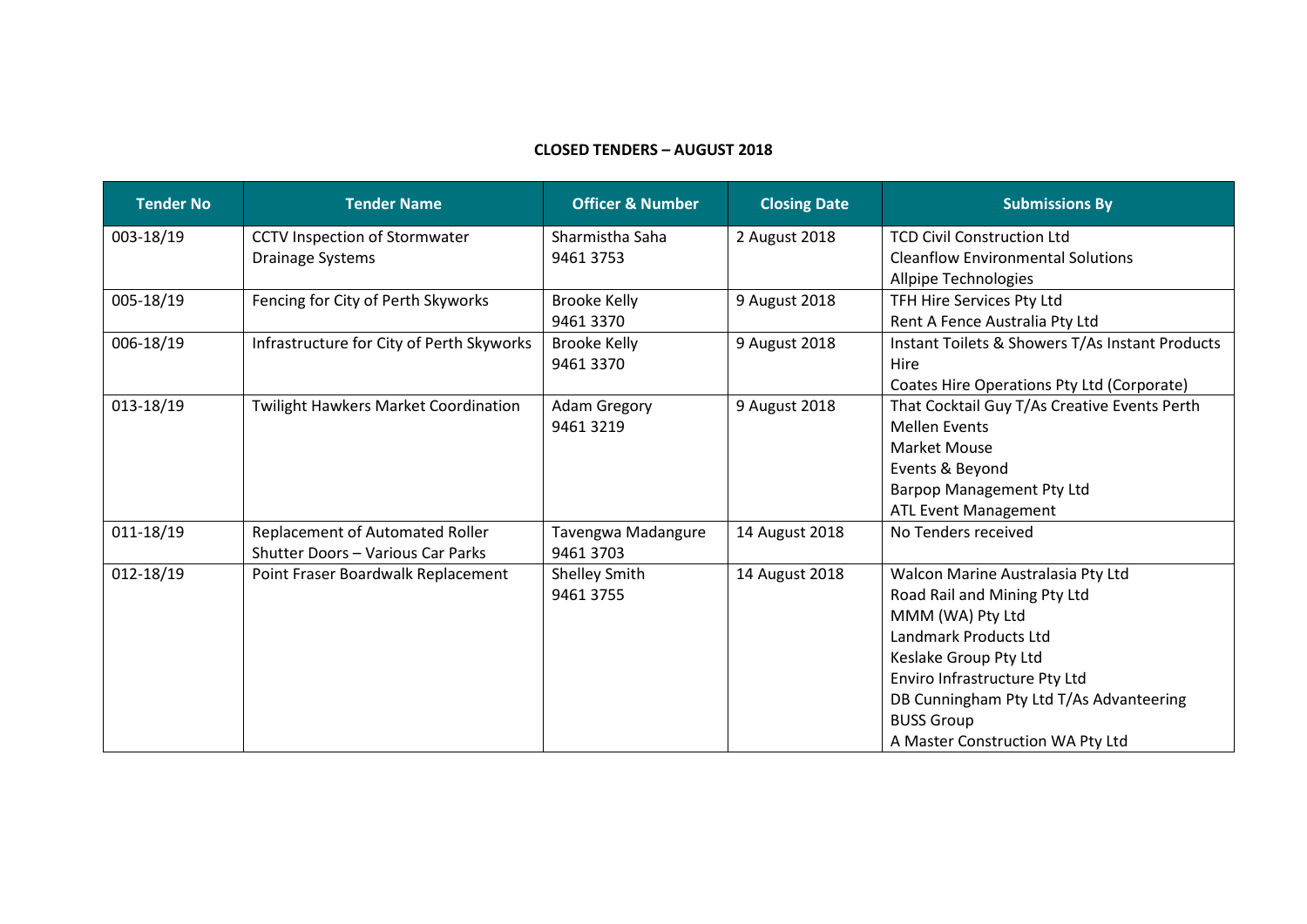| <b>Tender No</b> | <b>Tender Name</b>                                  | <b>Officer &amp; Number</b> | <b>Closing Date</b> | <b>Submissions By</b>                              |
|------------------|-----------------------------------------------------|-----------------------------|---------------------|----------------------------------------------------|
| 009-18/19        | <b>Smart Cities CCTV Precinct</b>                   | <b>Steve Cummings</b>       | 16 August 2018      | <b>TATA Communications Transformation Services</b> |
|                  |                                                     | 9461 3852                   |                     | <b>NGT Downer</b>                                  |
|                  |                                                     |                             |                     | Gerard Lighting Pty Ltd                            |
|                  |                                                     |                             |                     | DESA Australia Pty Ltd                             |
|                  |                                                     |                             |                     | Dataline Visual Link Pty Ltd                       |
| 015-18/19        | Supply of Bollard Luminaires for JH                 | <b>Rob Massie</b>           | 16 August 2018      | Zenquest Pty Ltd                                   |
|                  | Abrahams Reserve                                    | 9461 3122                   |                     | Pro Lamps Pty Ltd                                  |
|                  |                                                     |                             |                     | <b>Premier Workplace Solutions</b>                 |
|                  |                                                     |                             |                     | Mondoluce Pty Ltd                                  |
|                  |                                                     |                             |                     | <b>LVX Engineers</b>                               |
|                  |                                                     |                             |                     | Lightsense Australia Pty Ltd                       |
|                  |                                                     |                             |                     | Lighting Options Australia                         |
|                  |                                                     |                             |                     | <b>Highlux Pty Ltd</b>                             |
|                  |                                                     |                             |                     | H.I. Lighting Pty Ltd                              |
|                  |                                                     |                             |                     | DS Agencies Pty Ltd                                |
| 007-18/19        | <b>Smart Cities Data Hub</b>                        | John Hawke<br>9461 1475     | 23 August 2018      | Smarter Technology Solutions Pt Ltd                |
|                  |                                                     |                             |                     | Simply City                                        |
|                  |                                                     |                             |                     | Satalyst Pty Ltd                                   |
|                  |                                                     |                             |                     | OpenDataSoft                                       |
|                  |                                                     |                             |                     | One WIFI & Infrastructure                          |
|                  |                                                     |                             |                     | Lateral WA                                         |
|                  |                                                     |                             |                     | Insight                                            |
|                  |                                                     |                             |                     | Honeywell Ltd                                      |
|                  |                                                     |                             |                     | Fujitsu Australia                                  |
|                  |                                                     |                             |                     | CRM Online Australia Pty Ltd                       |
|                  |                                                     |                             |                     | Alpha IT Pty Ltd                                   |
| 018-18/19        | <b>Irrigation Design &amp; Consultancy Services</b> | <b>Blake Humble</b>         | 23 August 2018      | Quinti holdings Pty Ltd T/as CadSult               |
|                  |                                                     | 9461 3905                   |                     | Hydroplan                                          |